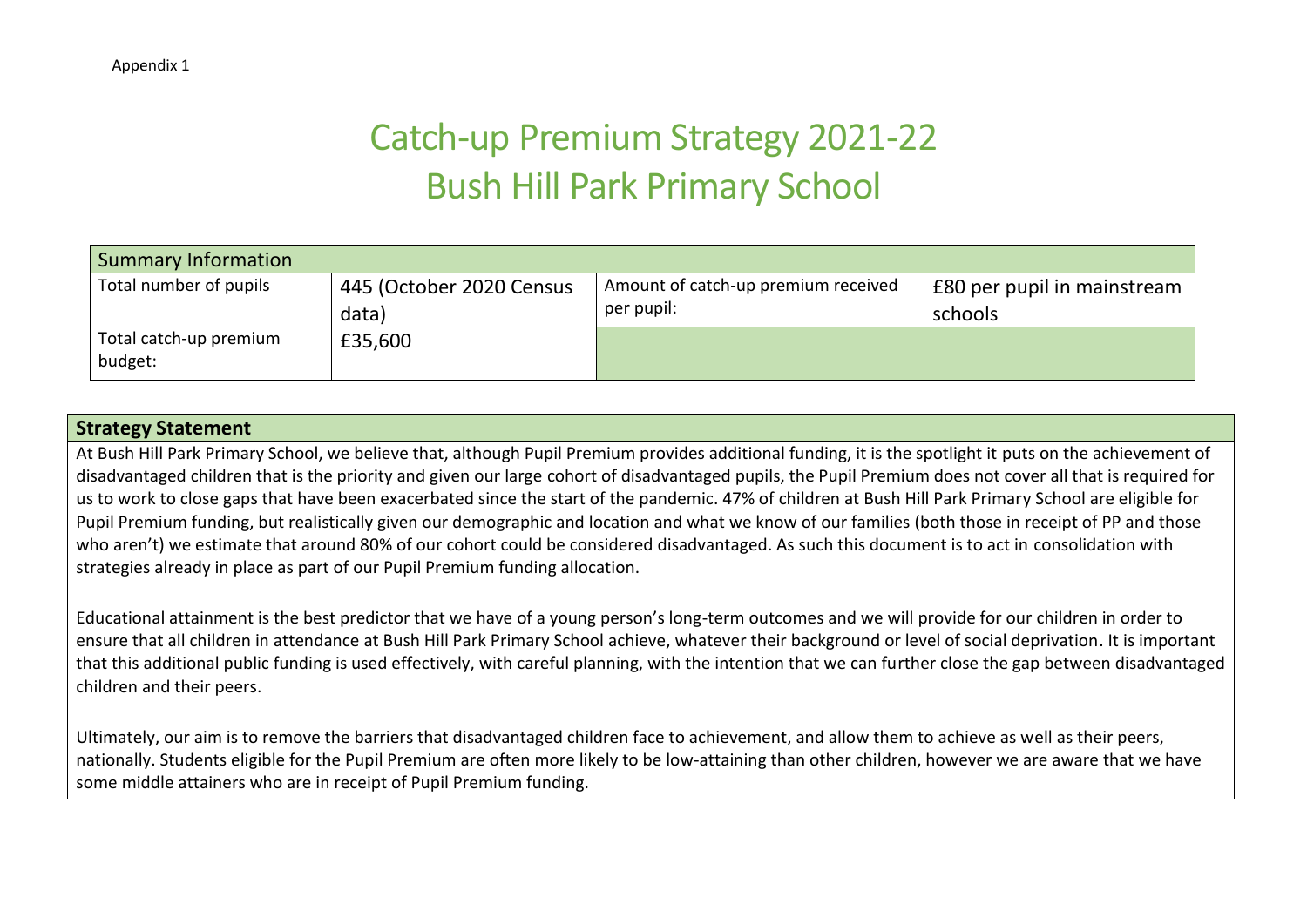We have decided that whilst the needs and impact of the pandemic have been felt by all pupils, and, that given the reports published by the Education Endowment Foundation (EEF) and their research into successful practice in other schools along with research into disadvantage more widely that indicate a gap of 4.6 months can be recognised between disadvantaged children who begin in Early Years and their non-disadvantaged peers (with this doubling as children progress through primary school), that our priority will be to target the additional funding towards Early Reading. This is because we have identified reading as a whole school priority and the impact that ensuring all children are successful early readers is far reaching across their education.

The belief that all eligible children should be positively impacted by this strategy has influenced our planning. We have taken on board the school SIP and SEF and intend for this fund to work alongside the Pupil Premium plan to further reinforce outcomes.

As recommended by the EEF, we have a tiered approach to Pupil Premium spending. Teaching takes priority and this includes professional development and training for all staff. This is reflected in the Pupil Premium spending, where teaching is the highest costed tier. The wider strategies have been mostly met through the Pupil Premium fund and wider strategies that include Social and Emotional wellbeing and mental health have always prioritized this as a school and many of the measures that were put in place in response to the 'recovery' curriculum including the PSHE approaches have continued – this includes both PSHE and circle times lessons that happen as separate lessons to ensure children have a consistent, familiar space to talk. So, although these take place and are an ongoing school priority, they are not allocated through the catch-up premium.

The Education Endowment Foundation states 'The challenge of implementation means that less is more: selecting a small number of priorities and giving them the best chance of success is a safer bet than creating a long list of strategies that be-comes hard to manage.' It is for this reason that our plan is specific and precise and enhances many of the strategies already outlined in the above Pupil Premium document. We are determined that every child will overcome any barriers created due to the ongoing coronavirus pandemic, emotionally, physically and academically. We do so by focusing on wellbeing and behavior, rigorous pastoral support as offered by our pastoral care team, attendance, high quality teaching and learning and knowing our children as individuals. Through our values of respect, resilience and responsibility we have created a culture which enables every child to be the best that they can be! We base our school priorities and strategies on well-founded research and evaluate our own successes. We invest significant training in all our staff to ensure they are equipped to meet the needs of all children.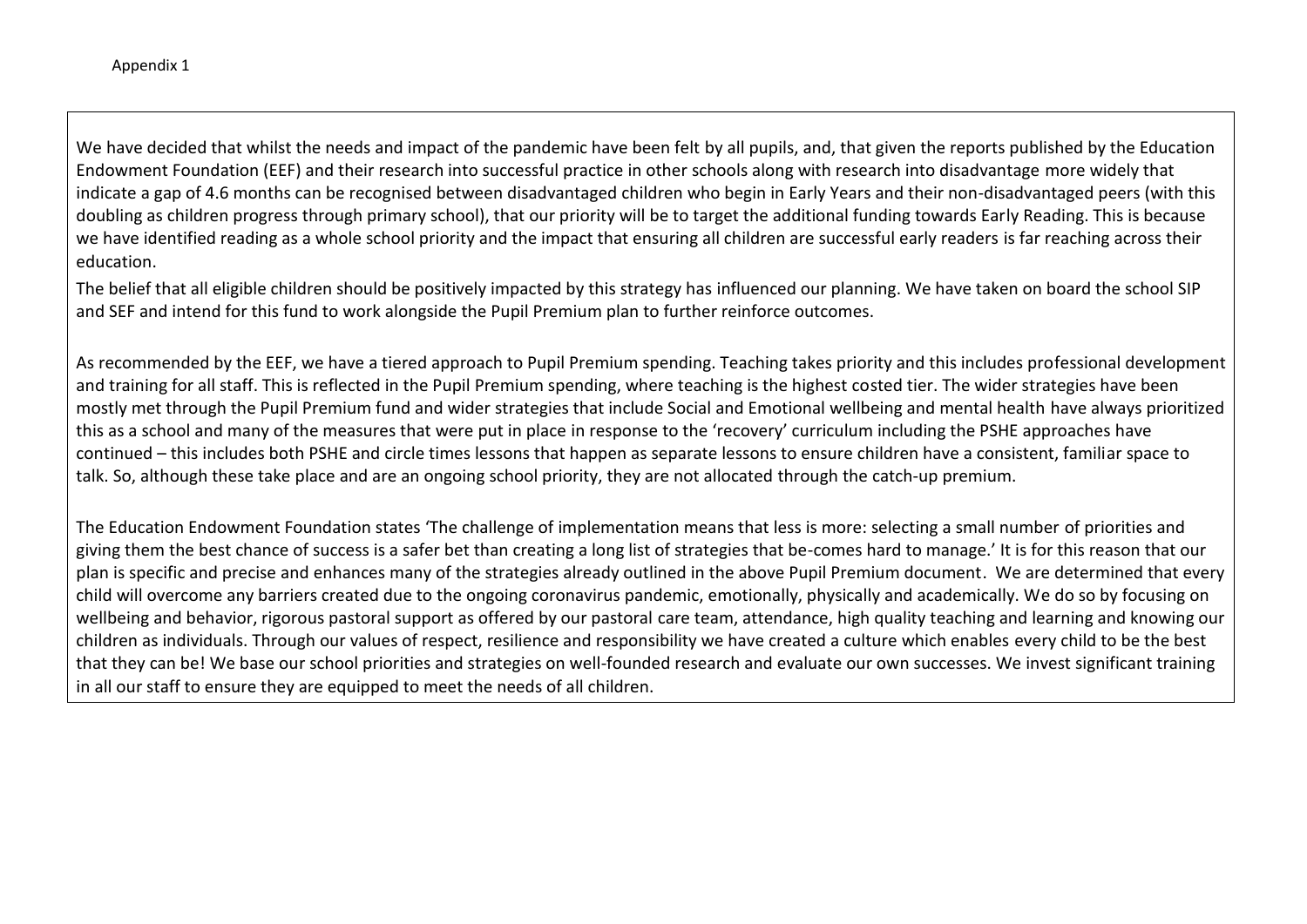| <b>Barrier</b>     | <b>Actions</b>                          | Intended outcomes and success criteria         | <b>Evidence and Rationale</b>                                                                               | <b>Staff</b> | <b>Review</b>                 |
|--------------------|-----------------------------------------|------------------------------------------------|-------------------------------------------------------------------------------------------------------------|--------------|-------------------------------|
|                    |                                         | <b>Quality Teaching for All</b>                |                                                                                                             |              |                               |
| <b>Reading and</b> | • To build a culture                    | • Quality first teaching                       | We are on a journey to become a reading school.                                                             | English      | Formative data                |
| impact on wider    | of being a reading                      | • Attainment levels for cohorts meet or        | The impact of securing reading attainment and a                                                             | Lead         | will be                       |
| curriculum         | school.                                 | exceed pre-pandemic levels                     | love for reading will bring impact and benefit for                                                          |              | reviewed by                   |
| access             | • All children will                     | • Baseline assessments taken and introduction  | children across all areas of the curriculum.                                                                | <b>HST</b>   | HST termly.                   |
|                    | develop a love for                      | of new NTS assessment for core subjects to     |                                                                                                             | All staff    | Summative                     |
| Love for reading   | reading and all                         | closely monitor progress and attainments.      | Although the lockdown negatively impacted                                                                   |              | data will be                  |
|                    | staff will have                         | • Assessments reveal fewer gaps for learning   | attainment across all core subject areas, this was                                                          |              | reviewed in                   |
|                    | secure                                  | for all pupils.                                | noticed in particular in reading. This combined with                                                        |              | phases and                    |
|                    | pedagogical                             | • The gap between disadvantaged and non-       | the release of 'The Reading Framework - Teaching                                                            |              | departments at                |
|                    | understanding                           | disadvantaged pupils in core subject areas is  | the Foundations of Literacy, July 2021 prompted our                                                         |              | a minimum of                  |
|                    | and strategies to                       | further reduced.                               | re-organsiation of whole school teaching of reading,                                                        |              | half termly.                  |
|                    | do this.                                | • Quality reading CPD for all staff, sequenced | particularly in KS2 with whole class teaching of                                                            |              | Interventions                 |
|                    | • Reading lessons                       | according to rollout of new whole school       | reading and across the school with developing whole                                                         |              | will be flexible.             |
|                    | will be of the                          | curriculum approach and responsive to          | school love of reading.                                                                                     |              | CPD will be                   |
|                    | highest quality                         | needs of the staff.                            |                                                                                                             |              | sequenced to                  |
|                    | and sequenced                           | • There is an obvious and apparent pride in    |                                                                                                             |              | ensure smooth                 |
|                    | according to the                        | and love for reading across the school.        |                                                                                                             |              | implementation                |
|                    | reading journey.                        |                                                | It is already known that disadvantaged children                                                             |              | and will be                   |
|                    | As a result, all                        |                                                | enter early years settings already 4.6 months behind                                                        |              | responsive to<br>the needs of |
|                    | children will make                      |                                                | their non-disadvantaged peers. Since the start of the<br>pandemic, it remains unclear what this gap may now |              | staff.                        |
|                    | excellent progress                      |                                                | be, children were without their daily social contact                                                        |              |                               |
|                    | from their starting                     |                                                | in excess of 5 months.                                                                                      |              |                               |
|                    | points                                  |                                                |                                                                                                             |              |                               |
|                    | • Attainment                            |                                                |                                                                                                             |              |                               |
|                    | outcomes will                           |                                                |                                                                                                             |              |                               |
|                    | more closely align<br>with national and |                                                |                                                                                                             |              |                               |
|                    | local.                                  |                                                |                                                                                                             |              |                               |
|                    |                                         |                                                |                                                                                                             |              |                               |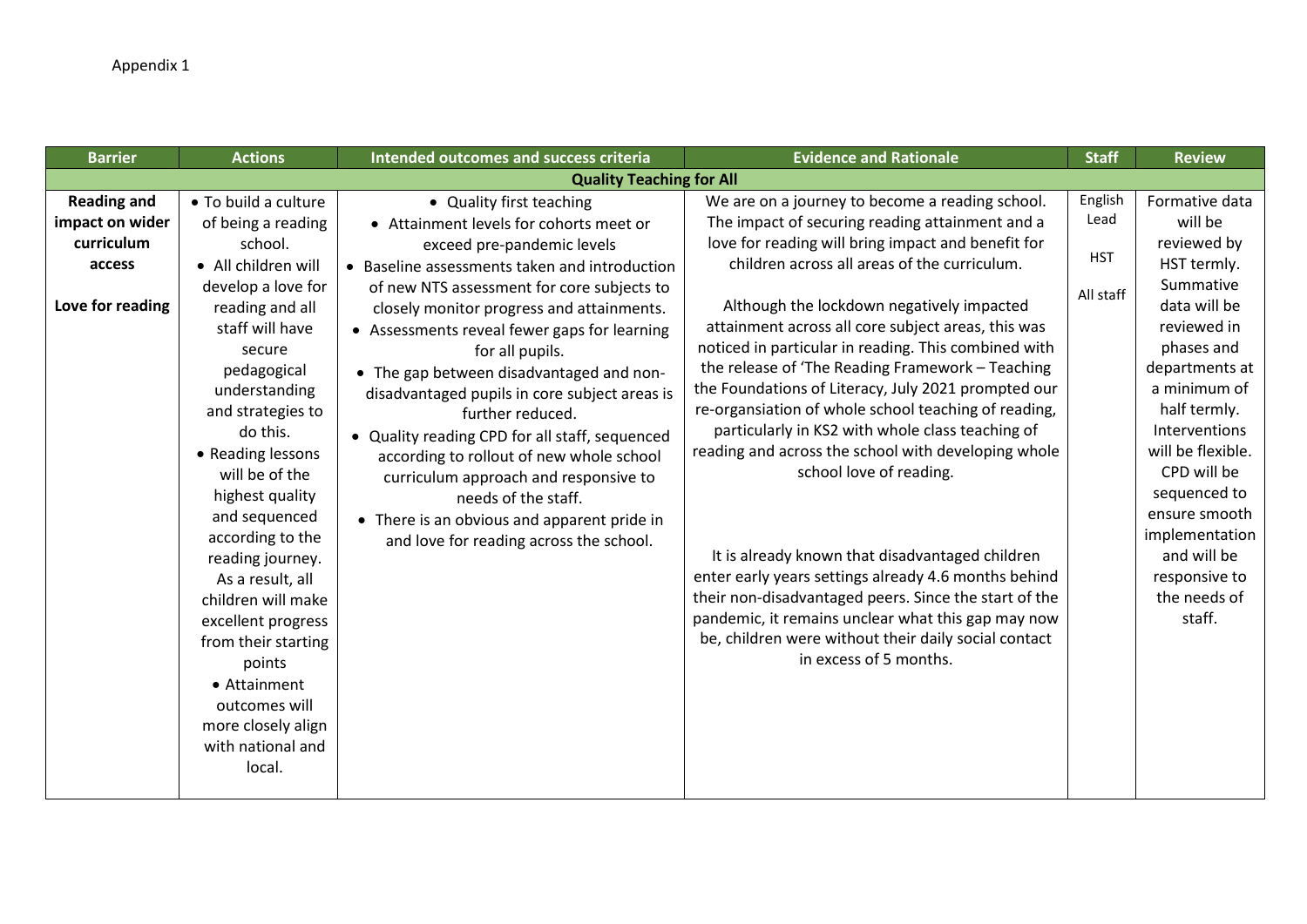| <b>Early reading</b> | • Early reading    | • All staff across the school understand the  |                                                        | English     | Formative data    |
|----------------------|--------------------|-----------------------------------------------|--------------------------------------------------------|-------------|-------------------|
| outcomes             | training for the   | requirements for early reading and have       | 'The Reading Framework - Teaching the                  | Lead        | will be           |
|                      | whole school.      | secure phonic knowledge, regardless of the    | Foundations of Literacy, July 2021 and subsequent      |             | reviewed by       |
|                      | • RWI specific     | year group they work in.                      | training around this.                                  | <b>EYFS</b> | HST termly.       |
|                      | training for HST   | • Children in the EYFS and KS1 make           |                                                        | lead        | Summative         |
|                      | and identified     | accelerated progress in reading and phonics   | The impact of 'getting it right' in the early years is |             | data will be      |
|                      | teachers - to be   | and phonics screening is in line with         | well researched and if we ensure that resources are    |             | reviewed in       |
|                      | disseminated to    | national.                                     | well-focused to the EYFS then we can maintain the      |             | phases and        |
|                      | all staff.         | • All children begin KS2 as confident, fluent | momentum gained here once children enter KS1 and       |             | departments at    |
|                      | • Structured daily | readers.                                      | KS2 with a shared and continual understanding of       |             | a minimum of      |
|                      | phonics and        | • Provision in the Nursery through the        | what and how things are taught in EYFS (part of our    |             | half termly.      |
|                      | reading lessons    | environment and continuous provision          | rationale for whole school Early reading training).    |             | Interventions     |
|                      | (Super 6 in EYFS)  | ensures that all children are prepared for    |                                                        |             | will be flexible. |
|                      | in addition to     | the formal teaching of phonics in Reception.  |                                                        |             |                   |
|                      | extended           | • EYFS GLD will be in line with national.     |                                                        |             |                   |
|                      | continuous         | • Staff members who are NELI trained to share |                                                        |             |                   |
|                      | provision          | with peers.                                   |                                                        |             |                   |
|                      | opportunities to   |                                               |                                                        |             |                   |
|                      | engage in these    |                                               |                                                        |             |                   |
|                      | areas              |                                               |                                                        |             |                   |
|                      | independently.     |                                               |                                                        |             |                   |
| <b>Limited home</b>  | • New home         | • All children access reading at home and     |                                                        | All staff   | Bug club          |
| reading              | school approach    | teachers can quickly allocate books and       | Research into the acquisition of language and the      |             | comprehension     |
|                      | to reading         | monitor progression efficiently - ensuring    | comprehension of reading when children read aloud      | <b>HST</b>  | progress data     |
| and                  | through Bug Club   | movement between levels is responsive to      | to an adult for even just 5 minutes daily is used by   |             | will be           |
|                      | to support         | the abilities of the children.                | the EEF and many others to evidence reading            |             | reviewed a        |
| Daily reading        | reading at home    | • The gap between the lowest 20% readers      | progress and attainment.                               |             | minimum of        |
| interventions        | and                | and the rest of the cohort narrows quickly.   |                                                        |             | weekly (as and    |
|                      | comprehension      | • Children become confident, fluent readers   |                                                        |             | when children     |
|                      | development.       | and independently seek opportunities to       |                                                        |             | complete books    |
|                      | • All staff in the | read.                                         |                                                        |             | on bug club) so   |
|                      | school are aware   | • A daily log is kept to ensure that progress |                                                        |             | that new books    |
|                      | of the lowest      | can be tracked                                |                                                        |             |                   |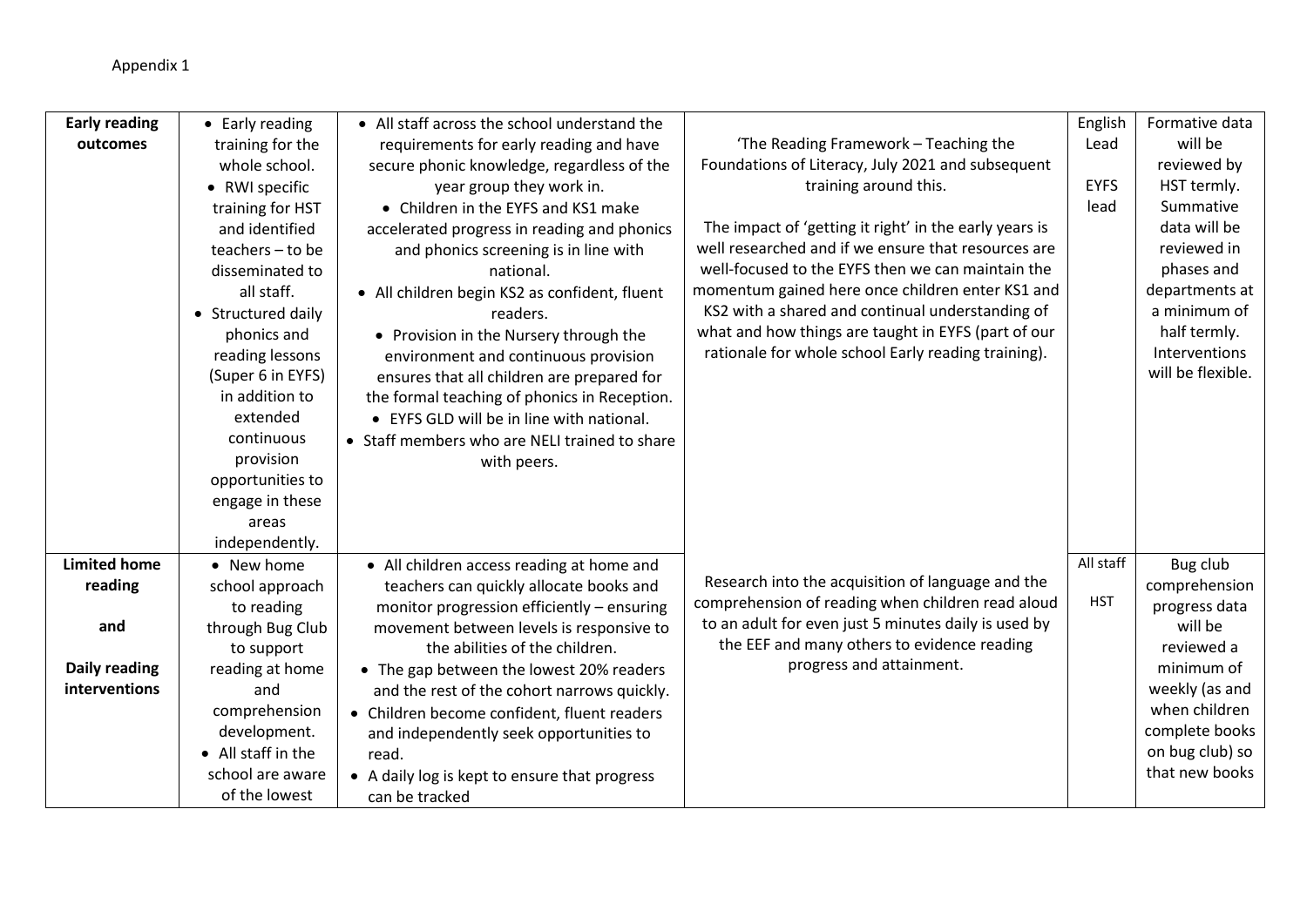Appendix 1

|                                  | 20% of readers in<br>their year groups<br>and engage them<br>daily in reading<br>opportunities,<br>including 1:1<br>daily reading<br>opportunity for<br>the lowest 20%<br>readers.<br>• Volunteer<br>readers<br>programme to<br>increase access<br>for all children to<br>read to an adult<br>daily.<br>• Timetabled class<br>novel so all<br>children are read<br>to daily. | • Ongoing summative assessment during 1:1<br>reading<br>• Half termly formative assessment for<br>reading at all key stages                                                                                                                                                                                               |                                                                                                                                                                                                                                                                                                                                                                                      |                         | can be<br>assigned.<br>Ongoing<br>summative.<br>Half termly<br>formative. |
|----------------------------------|------------------------------------------------------------------------------------------------------------------------------------------------------------------------------------------------------------------------------------------------------------------------------------------------------------------------------------------------------------------------------|---------------------------------------------------------------------------------------------------------------------------------------------------------------------------------------------------------------------------------------------------------------------------------------------------------------------------|--------------------------------------------------------------------------------------------------------------------------------------------------------------------------------------------------------------------------------------------------------------------------------------------------------------------------------------------------------------------------------------|-------------------------|---------------------------------------------------------------------------|
|                                  |                                                                                                                                                                                                                                                                                                                                                                              |                                                                                                                                                                                                                                                                                                                           |                                                                                                                                                                                                                                                                                                                                                                                      |                         |                                                                           |
| <b>Barrier</b>                   | <b>Actions</b>                                                                                                                                                                                                                                                                                                                                                               | Intended outcome and success criteria                                                                                                                                                                                                                                                                                     | <b>Approximate budgeted cost:</b><br><b>Evidence and Rationale</b>                                                                                                                                                                                                                                                                                                                   | £12,460<br><b>Staff</b> | <b>Review</b>                                                             |
|                                  |                                                                                                                                                                                                                                                                                                                                                                              | <b>Targeted Support</b>                                                                                                                                                                                                                                                                                                   |                                                                                                                                                                                                                                                                                                                                                                                      |                         |                                                                           |
| <b>Early reading</b><br>outcomes | • Ensure high<br>quality phonics<br>intervention is in<br>place to support<br>the rapid<br>development of<br>phonic<br>knowledge for                                                                                                                                                                                                                                         | • Children's phonic knowledge gaps can be<br>quickly identified and responded to.<br>• Those who are summatively assessed as not<br>meeting expectations will receive 5 minutes<br>of daily 1:1. This is in addition to the existing<br>NELI programme and will take elements of<br>this further to benefit all children. | Reception in particular is an area of priority. This is<br>due to vast amount that these children missed out<br>on in the Early Learning. It is already known that<br>disadvantaged children enter early years settings<br>already 4.6 months behind their non-disadvantaged<br>peers. Since the start of the pandemic it remains<br>unclear what this gap may now be, children were |                         |                                                                           |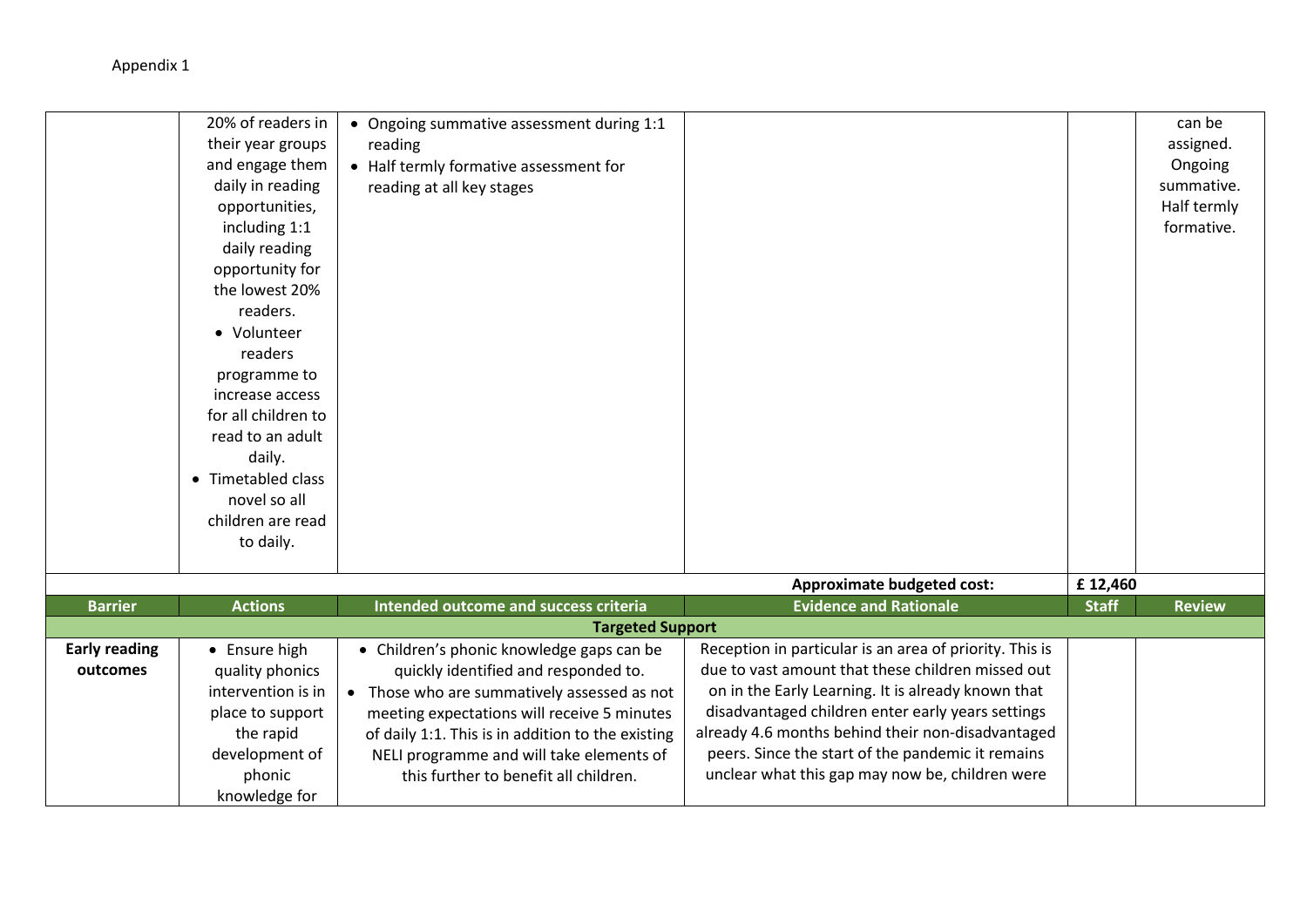## Appendix 1

|                      | children in       | • Support staff from across the school will be   | without their daily social contact in excess of 5     |  |
|----------------------|-------------------|--------------------------------------------------|-------------------------------------------------------|--|
|                      | Reception and     | trained in phonics and be able to deliver        | months.                                               |  |
|                      | Year 1            | these 1:1 session.                               |                                                       |  |
|                      |                   | • Timetable for staff delivering these will be   |                                                       |  |
|                      |                   | put in place to ensure that children receive     |                                                       |  |
|                      |                   | their daily entitlement.                         |                                                       |  |
|                      |                   | • The gap between disadvantaged and non-         |                                                       |  |
|                      |                   | disadvantaged pupils in core phonics upon        |                                                       |  |
|                      |                   | starting KS1 will be significantly reduced.      |                                                       |  |
|                      |                   | • Phonics screening results will be in line with |                                                       |  |
|                      |                   | national.                                        |                                                       |  |
| <b>Attainment in</b> | • Improve         | • Small group interventions will be established  | Since the beginning of the pandemic there have        |  |
| core curriculum      | attainment and    | for those children identified at risk in key     | been continual interruptions to the learning of all   |  |
| areas                | progress in       | areas - to take place during 'soft start' and    | children. This is being addressed on a whole school   |  |
|                      | reading, writing  | afternoon sessions.                              | level and through interventions that are already      |  |
|                      | and maths for     | • Moderation training and training for all staff | taking place across the school as part of regular     |  |
|                      | targeted pupils.  | in identifying gaps and identifying those        | practice and as part of the Pupil Premium Strategy    |  |
|                      | • Supporting and  | children who will benefit from interventions.    | as above. Through the catch-up fund, we are able to   |  |
|                      | developing great  | • SLT members will take additional 'booster'     | extend this to offer both in school and after school  |  |
|                      | teaching through  | sessions for core subject areas in years 2, 5    | 'booster' sessions. Although mostly funded through    |  |
|                      | sequenced CPD     | and $6.$                                         | PP, we have allocated some of the funding to ensure   |  |
|                      | that focuses on   | • Trained HLTA to take a year 3 phonics          | it is not only End of KS1 and end of KS2 that benefit |  |
|                      | our curriculum as | booster.                                         | from additional boosters.                             |  |
|                      | a whole and       | • Children identified will make rapid progress   |                                                       |  |
|                      | developing        | from their starting points. Groupings will       |                                                       |  |
|                      | teaching and      | remain flexible for both interventions and       |                                                       |  |
|                      | learning in core  | 'boosters' and will be reviewed formatively      |                                                       |  |
|                      | areas.            | at half termly intervals with movement in        |                                                       |  |
|                      | • Further         | groupings but will be responsive to              |                                                       |  |
|                      | developing the    | summative input where immediate changes          |                                                       |  |
|                      | Teaching and      | can be made.                                     |                                                       |  |
|                      | Learning team to  |                                                  |                                                       |  |
|                      | ensure clear      |                                                  |                                                       |  |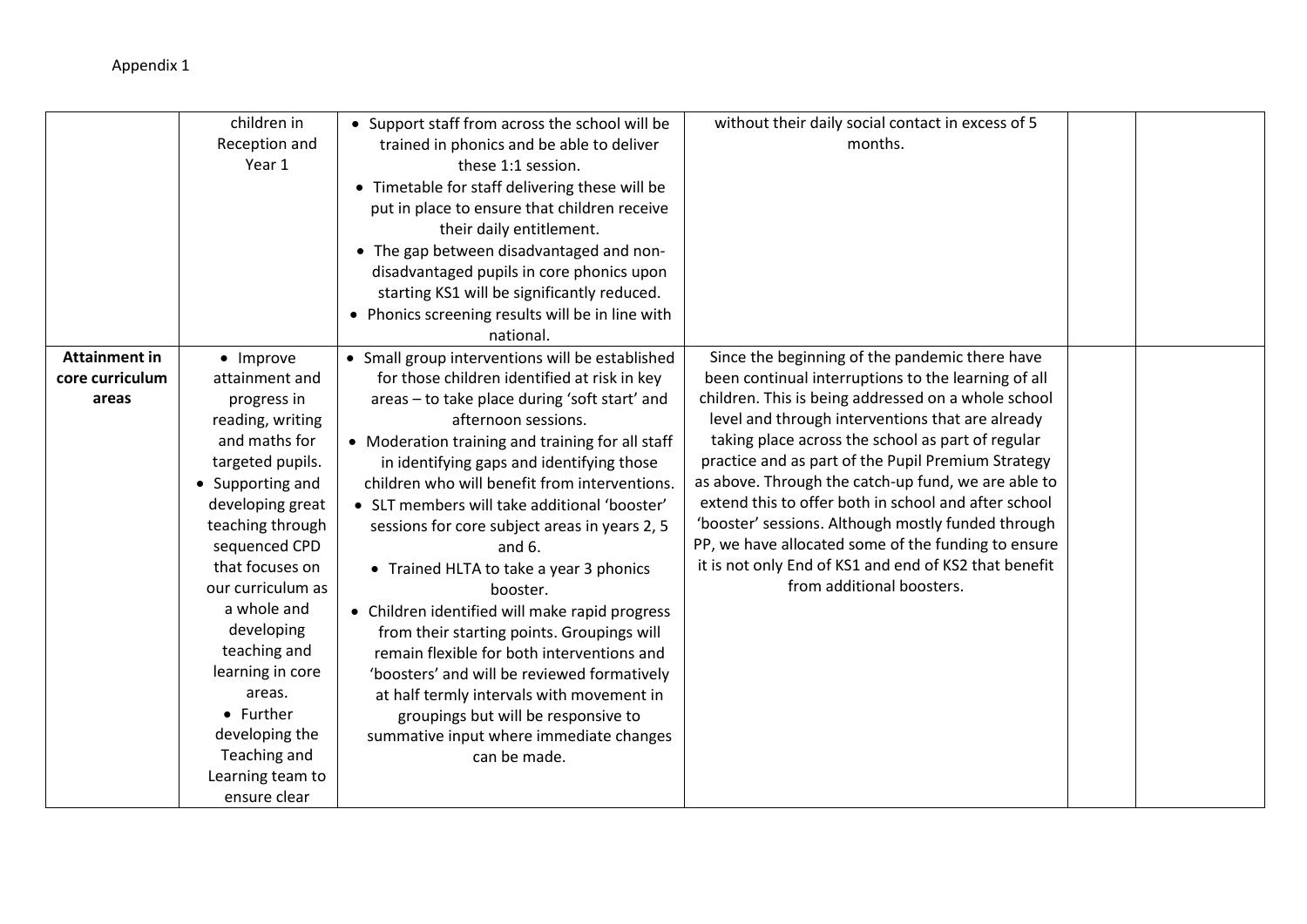|                      | intent for their         | • The gap between disadvantaged and non-         |                                                         |  |
|----------------------|--------------------------|--------------------------------------------------|---------------------------------------------------------|--|
|                      | areas of                 | disadvantaged pupils in core subject areas is    |                                                         |  |
|                      | responsibility and       | further reduced.                                 |                                                         |  |
|                      | developing as            |                                                  |                                                         |  |
|                      | leaders to               |                                                  |                                                         |  |
|                      | support and              |                                                  |                                                         |  |
|                      | enhance the              |                                                  |                                                         |  |
|                      | provision across         |                                                  |                                                         |  |
|                      | the school.              |                                                  |                                                         |  |
|                      | • New approaches         |                                                  |                                                         |  |
|                      | to rigorous              |                                                  |                                                         |  |
|                      | planning in all          |                                                  |                                                         |  |
|                      | subject areas to         |                                                  |                                                         |  |
|                      | ensure robust            |                                                  |                                                         |  |
|                      | sequencing and           |                                                  |                                                         |  |
|                      | knowledge and            |                                                  |                                                         |  |
|                      | skill progression.       |                                                  |                                                         |  |
| <b>Attainment in</b> | <b>National Tutoring</b> | • Baseline assessment data from Autumn will      | The National Tutoring Programme has already seen        |  |
| core curriculum      | Programme and/or         | determine Spring groups.                         | significant uptake, there is a shortage of availability |  |
| areas                | teacher/HLTA             | • Adverts to be open to HLTAs and Teachers       | in our immediate area, but we will take part in the     |  |
|                      | mentoring                | • Ongoing assessment as part of the              | online mentor training and open up academic             |  |
|                      | opportunities            | mentoring                                        | mentor posts within the current staffing structure.     |  |
|                      |                          | • This will be overseen by the HST               | Research from the EEF around the impact of 1:1 and      |  |
|                      |                          | • Training for the new to post academic          | small group tuition demonstrates the academic           |  |
|                      |                          | mentors                                          | impact on all core areas. Given the high demand for     |  |
|                      |                          | • Moderation training and training for all staff | external academic mentors and the high waiting lists    |  |
|                      |                          | in identifying gaps and identifying those        | for our area in particular, we are better placed to     |  |
|                      |                          | children who will benefit from tutoring.         | advertise and seek to employ internally, strong         |  |
|                      |                          | • The gap between disadvantaged and non-         | candidates who can mentor children in core areas as     |  |
|                      |                          | disadvantaged pupils in core subject areas is    | an addition to their school day. They will receive      |  |
|                      |                          | further reduced.                                 | significant training around this. We are currently      |  |
|                      |                          |                                                  | costing for 3 additional adults to provide 2x weekly    |  |
|                      |                          |                                                  | sessions targets at KS1/KS2L and KS2U. This will be     |  |